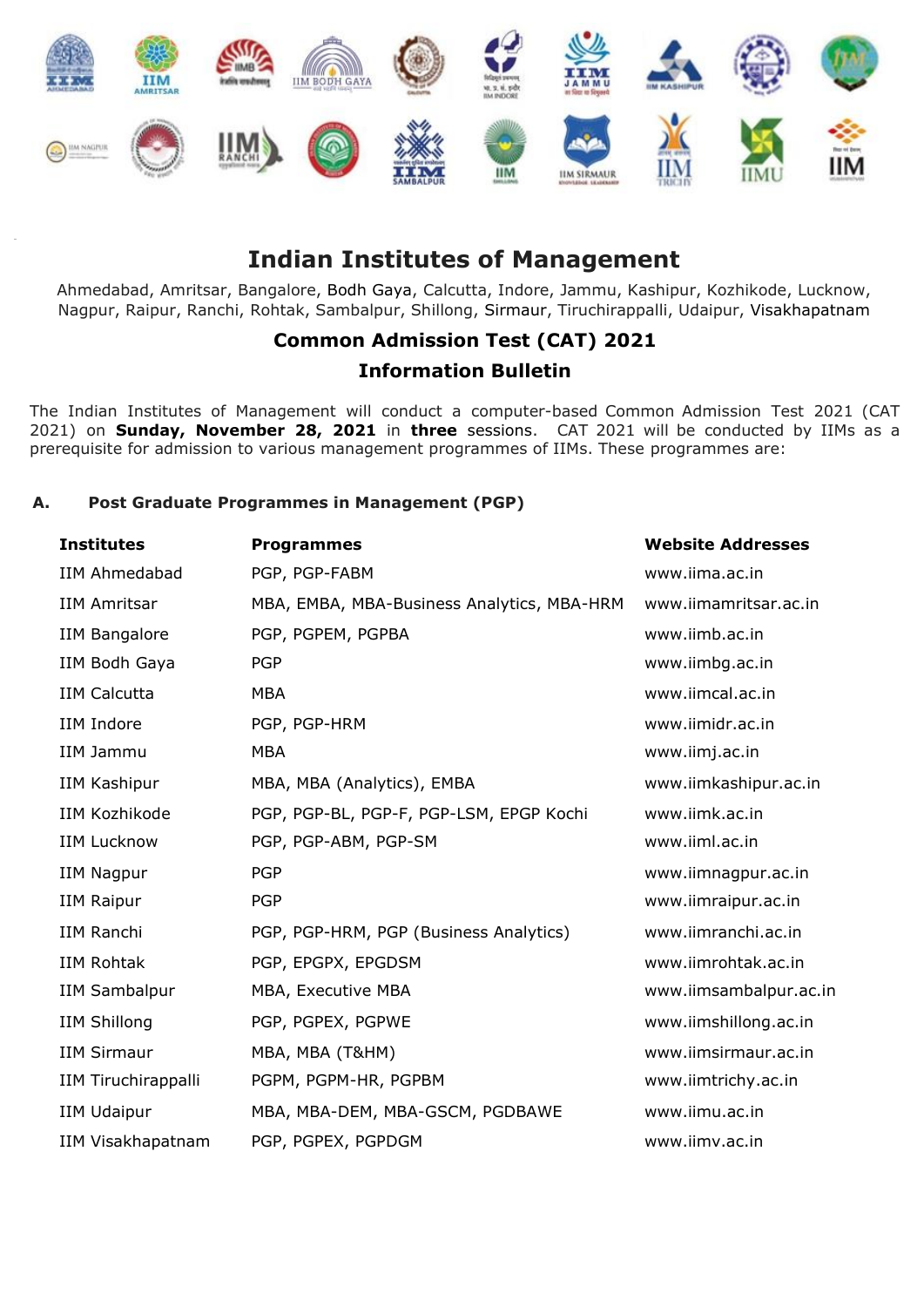

# **B. Fellow Programmes in Management (FPM) [Doctoral]**

| <b>Institutes</b>          | <b>Programmes</b>  | <b>Website Addresses</b> |
|----------------------------|--------------------|--------------------------|
| <b>IIM Ahmedabad</b>       | PhD                | www.iima.ac.in           |
| <b>IIM Amritsar</b>        | PhD                | www.iimamritsar.ac.in    |
| <b>IIM Bangalore</b>       | PhD                | www.iimb.ac.in           |
| IIM Bodh Gaya              | PhD (FPM)          | www.iimbg.ac.in          |
| <b>IIM Calcutta</b>        | PhD                | www.iimcal.ac.in         |
| <b>IIM</b> Indore          | <b>FPM</b>         | www.iimidr.ac.in         |
| IIM Jammu                  | PhD                | www.iimj.ac.in           |
| <b>IIM Kashipur</b>        | PhD                | www.iimkashipur.ac.in    |
| <b>IIM Kozhikode</b>       | PhD, PhD (PT)      | www.iimk.ac.in           |
| <b>IIM Lucknow</b>         | PhD                | www.iiml.ac.in           |
| <b>IIM Nagpur</b>          | PhD                | www.iimnagpur.ac.in      |
| <b>IIM Raipur</b>          | FPM/ PhD, EFPM     | www.iimraipur.ac.in      |
| <b>IIM Ranchi</b>          | PhD, EPhD          | www.iimranchi.ac.in      |
| <b>IIM Rohtak</b>          | PhD                | www.iimrohtak.ac.in      |
| <b>IIM Sambalpur</b>       | PhD, Executive PhD | www.iimsambalpur.ac.in   |
| <b>IIM Shillong</b>        | PhD, PhDWP         | www.iimshillong.ac.in    |
| <b>IIM Sirmaur</b>         | PhD.               | www.iimsirmaur.ac.in     |
| <b>IIM Tiruchirappalli</b> | FPM, E-FPM         | www.iimtrichy.ac.in      |
| <b>IIM Udaipur</b>         | PhD                | www.iimu.ac.in           |
| IIM Visakhapatnam          | PhD                | www.iimv.ac.in           |

Separate advertisements may appear for programmes other than PGP, specific to each participating IIM.

Before a prospective candidate makes a decision to appear for CAT 2021, he/she must visit the website and/or read the programme advertisement of the concerned IIM and specific programmes to ensure accurate and updated information on the programmes he/she wants to apply for, including eligibility requirements and admission processes.

The CAT 2021 scores are allowed to be used by listed non-IIM member institutions. The list of non-IIM member institutions that have registered to avail of the CAT 2021 scores is provided at www.iimcat.ac.in. Please note that IIMs have no role in the selection process of non-IIM institutions.

#### **INFORMATION SOURCES**

| <b>CAT</b> website      | www.iimcat.ac.in |
|-------------------------|------------------|
| <b>Help Desk Number</b> | 18002101088      |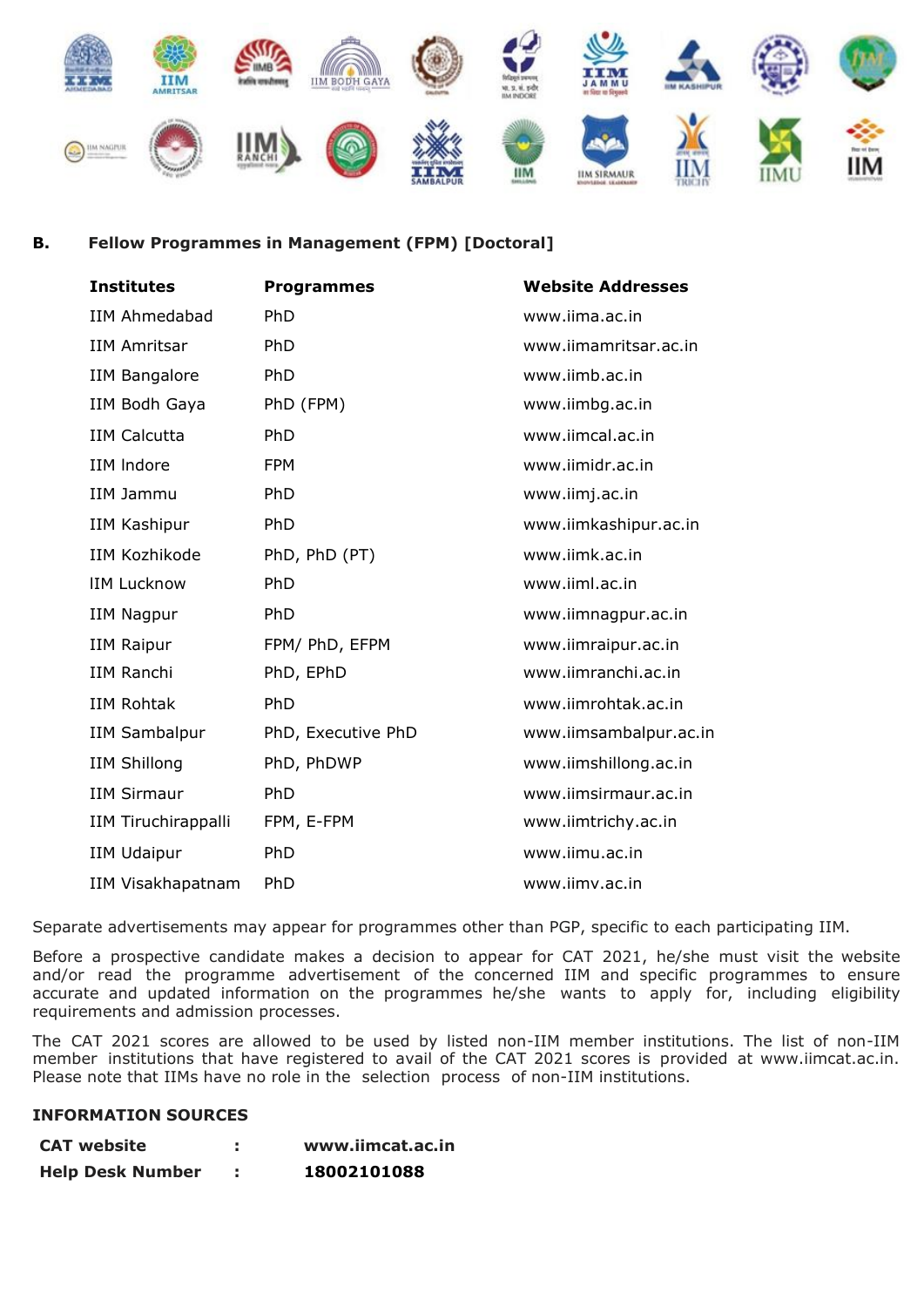

# **CAT 2021 ELIGIBILITY**

The candidate must hold a Bachelor's Degree, with at least 50% marks or equivalent CGPA [45% in case of candidates belonging to the Scheduled Caste (SC), Scheduled Tribe (ST) and Persons with Disability (PWD) categories], awarded by any University or educational institution as incorporated by an Act of Parliament or State legislature in India or declared to be deemed as a University under Section 3 of the UGC Act, 1956, or possess an equivalent qualification recognised by the Ministry of HRD, Government of India. The percentage of marks obtained by the candidate would be calculated based on the practice as followed by the respective University/Institution. In case of grades/CGPA, the conversion to percentage of marks would be based on the procedure as certified by the respective University/Institution. If any University/Institution confirms that there is no scheme for converting CGPA into equivalent marks, the equivalence would be established by dividing the candidate's CGPA by the maximum possible CGPA, and multiplying the result with 100.

Candidates appearing for the final year of Bachelor's degree/equivalent qualification examination and those who have completed degree requirements and are awaiting results can also apply. However, it may be noted that such candidates, if selected, will be allowed to join the programme provisionally, only if they submit a certificate from the Principal/Registrar of their University/Institution (issued on or before the date as stipulated by the respective IIM) stating that they have completed all the requirements for obtaining the Bachelor's degree/equivalent qualification on the date of the issue of the certificate. IIMs may verify eligibility at various stages of the selection process.

For more details on eligibility, candidates are advised to visit the "CAT 2021 Eligibility" section of the CAT website.

#### **Candidates should note that the mere fulfillment of the minimum eligibility criteria would not ensure consideration for shortlisting by IIMs**.

#### **RESERVATION**

As per the legal requirements, 15% of the seats are reserved for Scheduled Caste (SC) candidates, 7.5% for Scheduled Tribe (ST) candidates, 27% for Other Backward Classes candidates belonging to the "Non-Creamy" layer (NC-OBC), up to 10% for Economically Weaker Sections (EWS) candidates and 5% for Persons with Benchmark Disabilities (PwD).

As defined in The Rights of Persons with Disabilities Act, 2016 (RPwD Act 2016), "Person with Benchmark Disability" means a person with not less than forty percent (40%) of a specified disability where t h e specified disability has not been defined in measurable terms and includes a person with disability where the specified disability has been defined in measurable terms, as certified by the certifying authority. "Specified disability" means the disabilities as specified in the Schedule of the RPwD Act 2016. The categories of disability are:

- a) blindness and low vision,
- b) deaf and hard of hearing,
- c) locomotor disability including cerebral palsy, leprosy cured, dwarfism, acid attack victims and muscular dystrophy,
- d) autism, intellectual disability, specific learning disability and mental illness
- e) multiple disabilities from amongst persons under clauses (a) to (d),
- f) other 'specified disabilities' mentioned in 'The Schedule' of the RPwD Act 2016.

For the purpose of being considered for reservation, the applicable Central Government list as on the last date of CAT registration shall be binding. **No subsequent changes will be effective for CAT 2021 and any subsequent selection process of the IIMs**.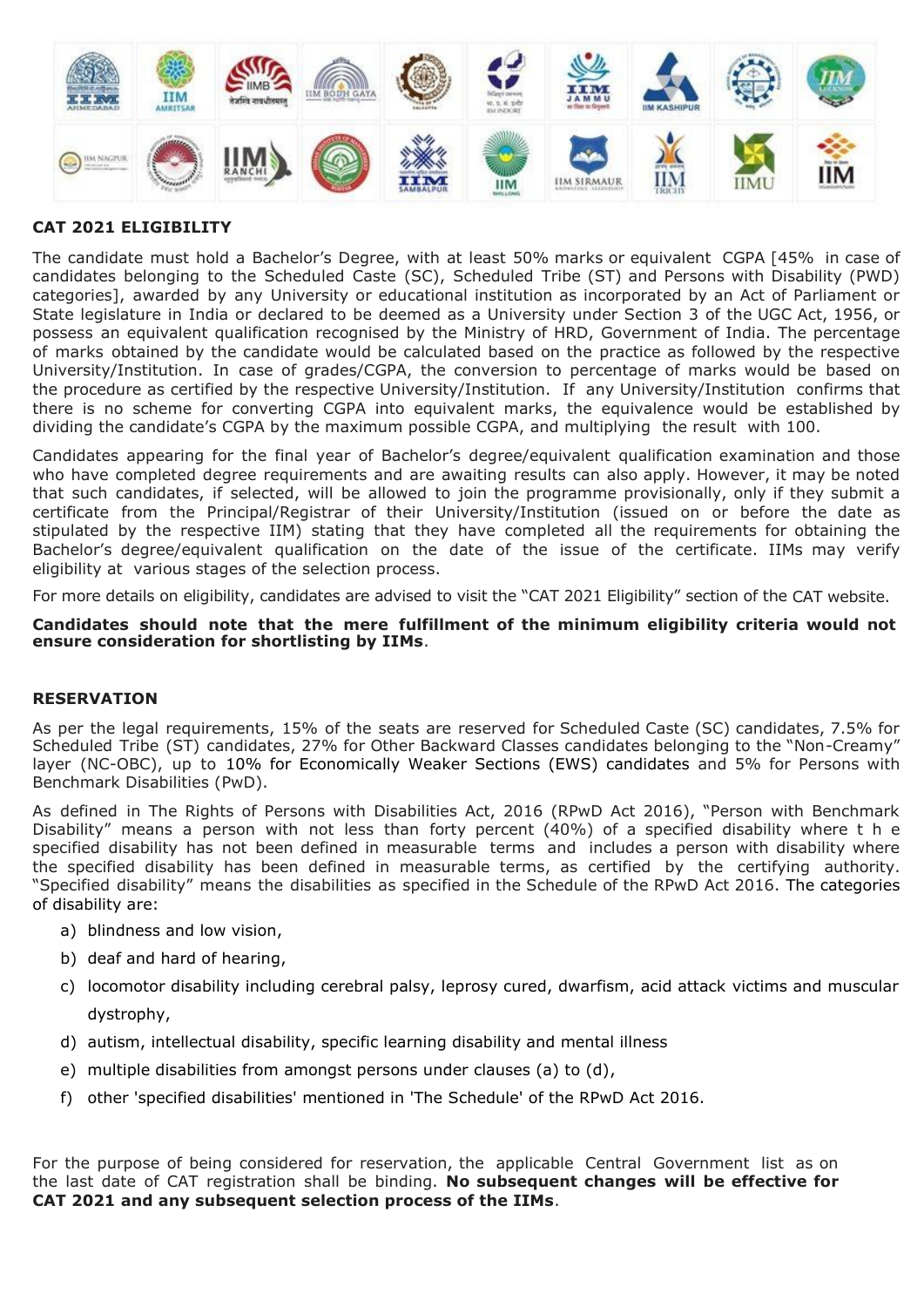

The candidates belonging to the reserved categories need to also note the eligibility requirements carefully before applying. It should be noted that while it is the endeavor of IIMs that the candidates belonging to SC/ST/NC-OBC/EWS/PwD categories join the programme in proportions mandated by the law, they have to meet the minimum eligibility criteria and a certain minimum level of performance to be considered for the admission process. The candidates should read the updated description of the selection process followed by each IIM on their respective websites.

#### **No change in the category will be entertained after CAT registration. The applicants are advised to pay attention while registering**.

# **PAYMENT OF CAT REGISTRATION FEE**

₹1100 for SC, ST and PwD candidates.

₹2200 for all other candidates.

Please note that a candidate needs to pay the registration fee only once, irrespective of the number of institutes he/she is applying for. SC, ST and PwD candidates must upload a copy of their SC/ST/PwD certificates at the time of registration. Fees once paid cannot be refunded under any circumstances.

#### **REGISTRATION FOR CAT**

The CAT 2021 registration window opens on August 4, 2021 and will close at 5:00 p.m. on September 15, 2021. The details will be available in the registration guide.

At the time of registration, the candidates have to select any six test cities, as per their preference, from a drop-down menu. After the last date of registration, candidates will be allotted one among the six preferred cities subject to availability. In the rare case that a candidate is not allotted any of the preferred cities, he/she will be allotted a nearby city. The candidates can download the admit cards from **October 27, 2021** until November 28, 2021.

#### **TEST CENTRES**

CAT will be conducted in centres spread across around 158 test cities. Test cities will be mentioned in the CAT website and the name of the test centre will be indicated in the Admit Card.

IIMs reserve the right to change or cancel any test centre/city and/or change the test time and date at their discretion.

#### **CAT 2021 SCORE**

Candidates' CAT 2021 scorecards will be made accessible on the CAT website. Candidates may also be intimated individually by SMS. The CAT results are likely to be declared by the **second week of January, 2022**. The CAT 2021 score is valid only till **December 31, 2022** and will accordingly be accessible on the website. Thereafter, no queries related to the issuance of CAT 2021 scorecards will be entertained.

#### **ADMISSION PROCESS**

Please note that each IIM is independent to mandate their own eligibility criteria (including academic cut-offs and relative weights) and follow different selection processes. Performance in the CAT 2021 examination is an important component for consideration in the selection process. IIMs may also use the previous academic performance of the candidates, relevant work experience and other similar inputs in short-listing of candidates at various stages of the selection process. For more information, refer to the admissions policies of individual IIMs on their respective websites.